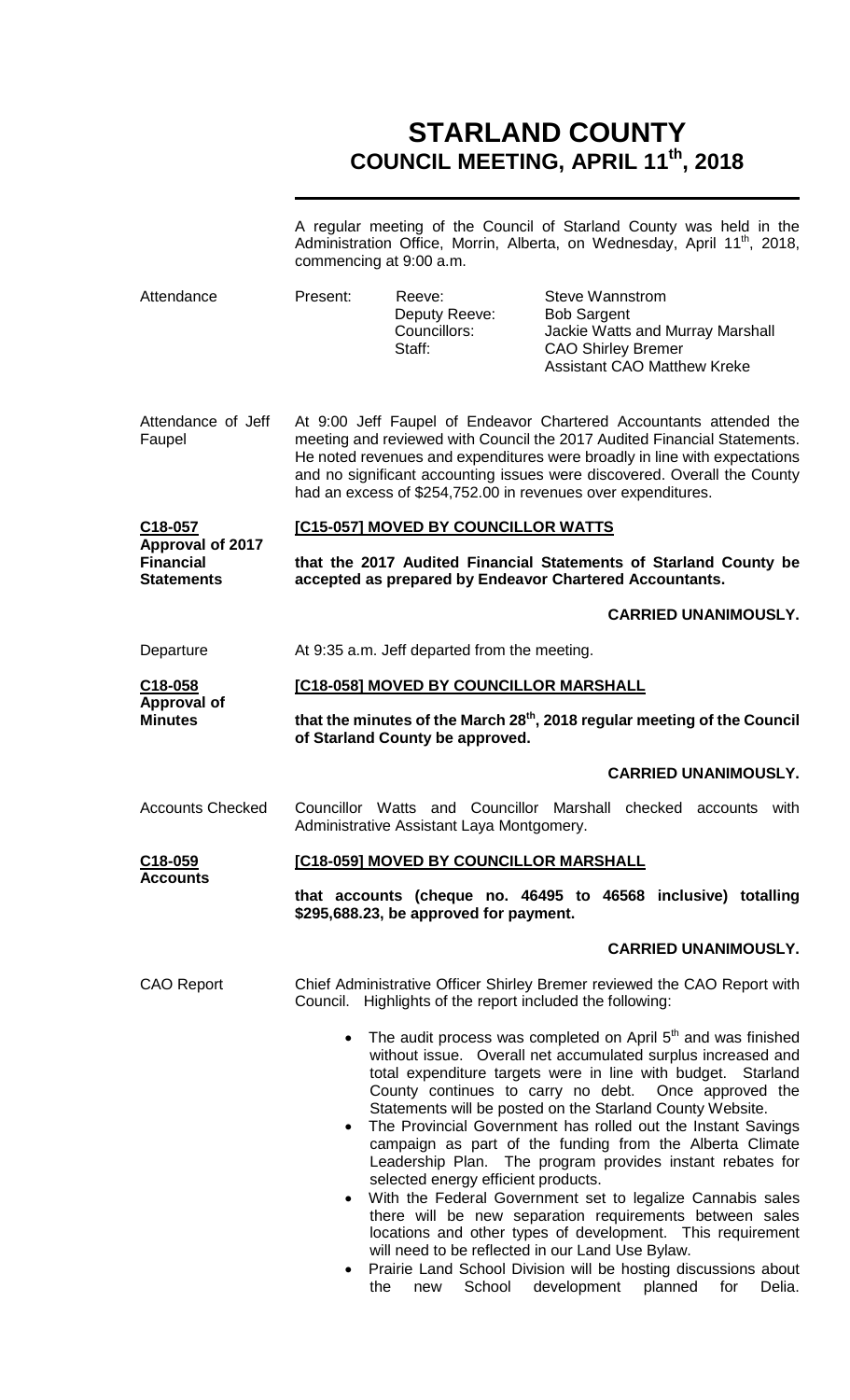## **COUNCIL MEETING, APRIL 11th, 2018 Page 2**

|                                                                        | Representation from Starland County would be welcomed.<br>Notice was received from Palliser Regional Municipal Services<br>that the recent departure of Cynthia Cvik as Director of the<br>organization has resulted in the appointment of Justin Hill as<br>Acting Director.                                                                                                                                                                                                                                                                                                                                                                                                                                                      |  |  |
|------------------------------------------------------------------------|------------------------------------------------------------------------------------------------------------------------------------------------------------------------------------------------------------------------------------------------------------------------------------------------------------------------------------------------------------------------------------------------------------------------------------------------------------------------------------------------------------------------------------------------------------------------------------------------------------------------------------------------------------------------------------------------------------------------------------|--|--|
| <b>PW Report</b>                                                       | At 10:10 a.m. Public Works Supervisor AI Pratt attended the meeting and<br>reviewed his Public Works Report with Council. Highlights of his report<br>included the following:                                                                                                                                                                                                                                                                                                                                                                                                                                                                                                                                                      |  |  |
|                                                                        | The Public Works crew has been moving snow, hauling<br>equipment, brushing, washing units and setting up equipment for<br>spring.<br>Gary, Kevin and Thomas have been doing CVIPs and regular<br>$\bullet$<br>maintenance on the heavy duty equipment.<br>Buck continues with regular maintenance on the county light<br>$\bullet$<br>duty fleet and CVIPs on the Rec Crew and Utility Units.<br>Gradermen have been plowing and winging snow and opening<br>up some back roads to speed up drying.<br>Al has been working on a potential contract with Alberta<br>$\bullet$<br>Transportation for the maintenance of Provincial Gravel<br>Highways, doing safety paperwork, meeting with Lear<br>Construction and checking roads. |  |  |
| Departure                                                              | At 10:40 a.m. Al Pratt departed from the meeting.                                                                                                                                                                                                                                                                                                                                                                                                                                                                                                                                                                                                                                                                                  |  |  |
| <b>MSI Funding</b>                                                     | A letter was received from Municipal Affairs announcing the allocation of an<br>additional \$800 million to this year's Municipal Sustainability Initiative<br>allocation. The funds are not new money however Starland County will<br>receive an additional cash payment this year.                                                                                                                                                                                                                                                                                                                                                                                                                                               |  |  |
| Delia School                                                           | Prairie Land School Division announced the approval from the Provincial<br>Government of construction of a new Delia School. The decision was<br>made to proceed with a new build rather than a refurbishment due to the<br>estimated costs.                                                                                                                                                                                                                                                                                                                                                                                                                                                                                       |  |  |
| Municipal<br>Accountability<br>Program                                 | Beginning on April 1 <sup>st</sup> , 2018 Municipal Affairs will be conducting viability<br>reviews with all municipalities under 5,000 people. The program will be<br>evaluating municipalities in regards to their compliance with Provincial<br>Statutes and other variables relating to municipal sustainability.                                                                                                                                                                                                                                                                                                                                                                                                              |  |  |
| <b>RDRMUG</b><br>Workshops                                             | The Red Deer River Municipal User's Group his hosting a series of<br>workshops in order to identify and explain concrete actions municipalities<br>can take to help address threats to source water in the Red Deer River<br>Councillors Marshall and Wannstrom plan on attending the<br>Basin.<br>Workshop held in Hanna on May 4 <sup>th</sup> .                                                                                                                                                                                                                                                                                                                                                                                 |  |  |
| <b>Step Grants</b>                                                     | Notice of approval was received from Alberta Labour for Starland County's<br>2018 Summer Temporary Employment Program application.<br>Starland<br>County had applied for 2 positions for summer students.                                                                                                                                                                                                                                                                                                                                                                                                                                                                                                                          |  |  |
| <b>Drumheller</b><br>Senior's<br>Foundation                            | CAO Bremer reviewed with Council a copy of a letter sent from the Office of<br>the Mayor of Drumheller to Alberta Health Services requesting the<br>Department change the mandate for SL4 and SL4-D seniors whereby AHS<br>does not have sole control of the access to the number of units assigned to<br>patients. The Drumheller Foundation would like to partner with AHS on the<br>placement of seniors so that residents are not placed in distant facilities.<br>The change would require significant renovations to the existing facilities in<br>Drumheller.                                                                                                                                                               |  |  |
| Attendance of<br>Manager Riep<br>& Municipal<br><b>Services Report</b> | At 11:00 a.m., Municipal Services Manager Riep attended the meeting and<br>reviewed his Municipal Services Report with Council. Highlights of his<br>report included the following:                                                                                                                                                                                                                                                                                                                                                                                                                                                                                                                                                |  |  |
|                                                                        | The Munson Truck Fill Station has been stalled due a delay in<br>$\bullet$                                                                                                                                                                                                                                                                                                                                                                                                                                                                                                                                                                                                                                                         |  |  |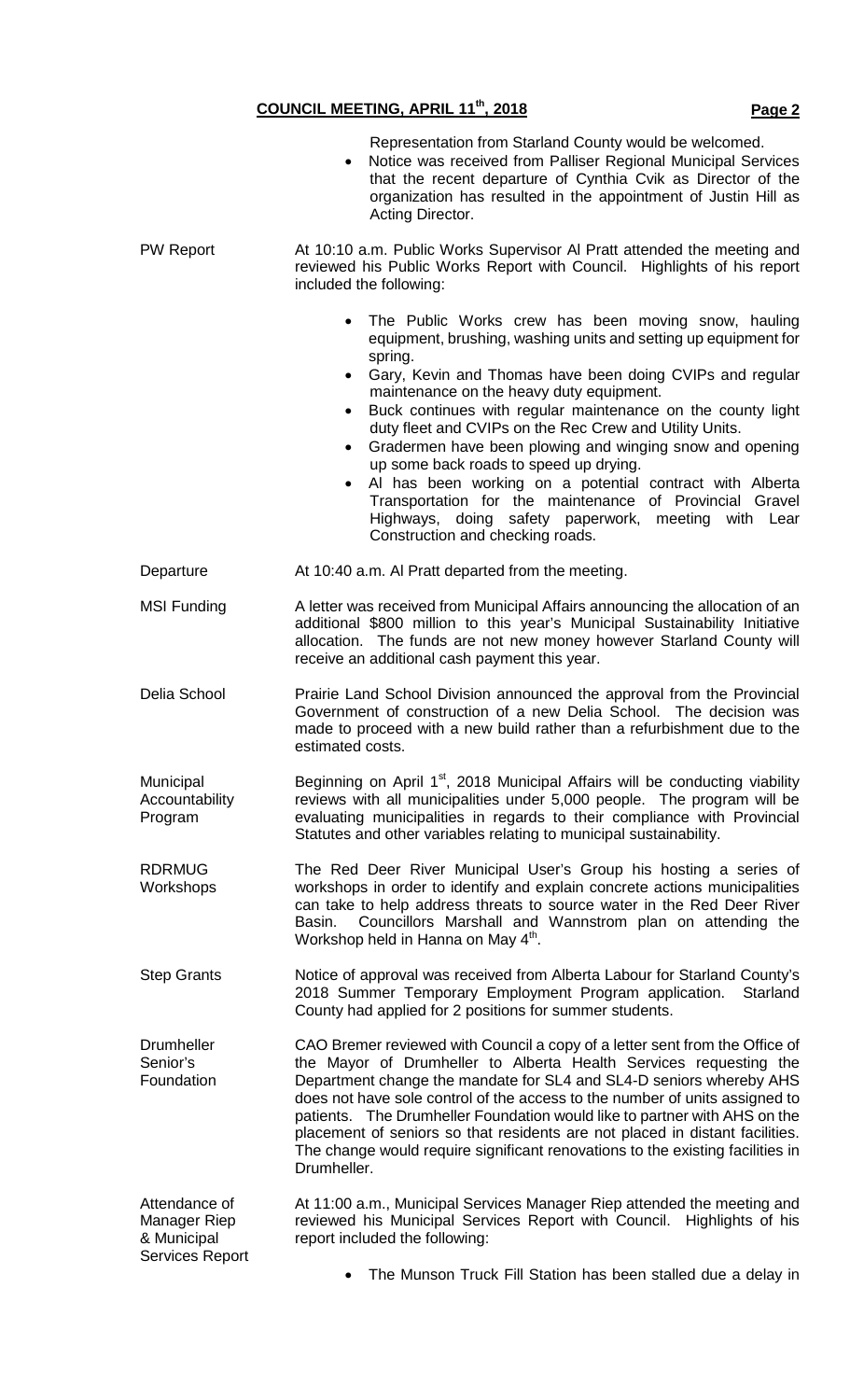getting power to the site. This presented a problem when the

|                                                   | supply line to the site froze. The installation of the pump wells<br>is completed and will be ready for filling. The landscaping<br>around the fire hall and truck fill station will require substantial<br>work to get the site ready for vehicles in the spring.<br>Since the retirement of Jeff Anderson as the fire chief of Delia,<br>$\bullet$<br>the village has been requesting support in assisting with some of<br>the administrative responsibilities and operation of the<br>department. Glen will be assisting over the coming months to<br>help build internal capacity.<br>Aurora Renewables is interested to meet and discuss some<br>$\bullet$<br>alternative options to lessen the impact of the proposed solar<br>farm located north of the Drumheller Airport. Glen will meet<br>with the Company to discuss alternatives. |                                                                                         |                                                                                |  |  |  |
|---------------------------------------------------|------------------------------------------------------------------------------------------------------------------------------------------------------------------------------------------------------------------------------------------------------------------------------------------------------------------------------------------------------------------------------------------------------------------------------------------------------------------------------------------------------------------------------------------------------------------------------------------------------------------------------------------------------------------------------------------------------------------------------------------------------------------------------------------------------------------------------------------------|-----------------------------------------------------------------------------------------|--------------------------------------------------------------------------------|--|--|--|
| Departure                                         | At 11:45 p.m. Glen departed from the meeting.                                                                                                                                                                                                                                                                                                                                                                                                                                                                                                                                                                                                                                                                                                                                                                                                  |                                                                                         |                                                                                |  |  |  |
| <b>Stettler Regional</b><br><b>Board of Trade</b> | An invitation was received from the Stettler Regional Board of Trade for<br>Starland County to send representation for their 10 <sup>th</sup> annual Steel Wheel<br>Stampede Parade.                                                                                                                                                                                                                                                                                                                                                                                                                                                                                                                                                                                                                                                           |                                                                                         |                                                                                |  |  |  |
| Drumheller 4H                                     | Further clarification was received from the Drumheller 4-H as to their<br>request for support to host a 4-H Exchange from Russell, Ontario. In<br>addition to donations they are also looking for a project supporting the local<br>community that can fulfil part of their obligations to complete the program.<br>Ideas should be submitted to Councillor Watts.                                                                                                                                                                                                                                                                                                                                                                                                                                                                             |                                                                                         |                                                                                |  |  |  |
| C <sub>18</sub> -060                              | [C18-060] MOVED BY REEVE WANNSTROM                                                                                                                                                                                                                                                                                                                                                                                                                                                                                                                                                                                                                                                                                                                                                                                                             |                                                                                         |                                                                                |  |  |  |
| <b>Donation</b>                                   | that Starland County donate \$1,000.00 to the Drumheller 4-H District<br>Council to support the upcoming 4-H exchange program with Russell,<br>Ontario in the summer of 2018.                                                                                                                                                                                                                                                                                                                                                                                                                                                                                                                                                                                                                                                                  |                                                                                         |                                                                                |  |  |  |
|                                                   |                                                                                                                                                                                                                                                                                                                                                                                                                                                                                                                                                                                                                                                                                                                                                                                                                                                |                                                                                         | <b>CARRIED UNANIMOUSLY.</b>                                                    |  |  |  |
| Committee<br>Reports                              | Each of the Councillors present briefly reported on the various committees<br>to which they are appointed.                                                                                                                                                                                                                                                                                                                                                                                                                                                                                                                                                                                                                                                                                                                                     |                                                                                         |                                                                                |  |  |  |
| Council                                           | <b>Council Communications:</b>                                                                                                                                                                                                                                                                                                                                                                                                                                                                                                                                                                                                                                                                                                                                                                                                                 |                                                                                         |                                                                                |  |  |  |
| Communications                                    | Alberta Historical Resources Foundation re: Heritage Awards 2018<br>i)<br>Worker's Compensation Board re: April 28th - National Day of<br>ii)<br>Mourning<br>PLRD #25 re: Board Highlights<br>iii)<br>Insight Into Government - 1 Issues<br>iv)                                                                                                                                                                                                                                                                                                                                                                                                                                                                                                                                                                                                |                                                                                         |                                                                                |  |  |  |
| Accounts                                          | Accounts - see prior motion.                                                                                                                                                                                                                                                                                                                                                                                                                                                                                                                                                                                                                                                                                                                                                                                                                   |                                                                                         |                                                                                |  |  |  |
|                                                   | <b>MARSHALL, MURRAY</b><br>RIEP, GLEN<br><b>SARGENT, ROBERT</b><br>SUN LIFE ASSURANCE COMPANY<br>TELUS COMMUNICATIONS INC.<br><b>WANNSTROM, STEVE</b><br><b>WATTS, JACKIE</b>                                                                                                                                                                                                                                                                                                                                                                                                                                                                                                                                                                                                                                                                  | CK# 46495<br>CK# 46496<br>CK# 46497<br>CK# 46498<br>CK# 46499<br>CK# 46500<br>CK# 46501 | 1,730.00<br>4,325.92<br>7,563.98<br>165.38<br>1,173.07<br>3,306.21<br>3,318.20 |  |  |  |
|                                                   | <b>Sub-Total:</b>                                                                                                                                                                                                                                                                                                                                                                                                                                                                                                                                                                                                                                                                                                                                                                                                                              | \$                                                                                      | 21,582.76                                                                      |  |  |  |
|                                                   | <b>RMA TRADE</b>                                                                                                                                                                                                                                                                                                                                                                                                                                                                                                                                                                                                                                                                                                                                                                                                                               | CK# 46502                                                                               | 8,051.62                                                                       |  |  |  |
|                                                   | <b>Sub-Total:</b>                                                                                                                                                                                                                                                                                                                                                                                                                                                                                                                                                                                                                                                                                                                                                                                                                              | \$                                                                                      | 8,051.62                                                                       |  |  |  |
|                                                   | ADAMS INDUSTRIAL SUPPLIES INC.<br><b>ALBERTA ELEVATING DEVICES</b><br><b>ALBERTA GOVERNMENT SERVICES</b><br>AMHSA                                                                                                                                                                                                                                                                                                                                                                                                                                                                                                                                                                                                                                                                                                                              | CK# 46503<br>CK# 46504<br>CK# 46505<br>CK# 46506                                        | 89.94<br>120.50<br>272.00<br>252.00                                            |  |  |  |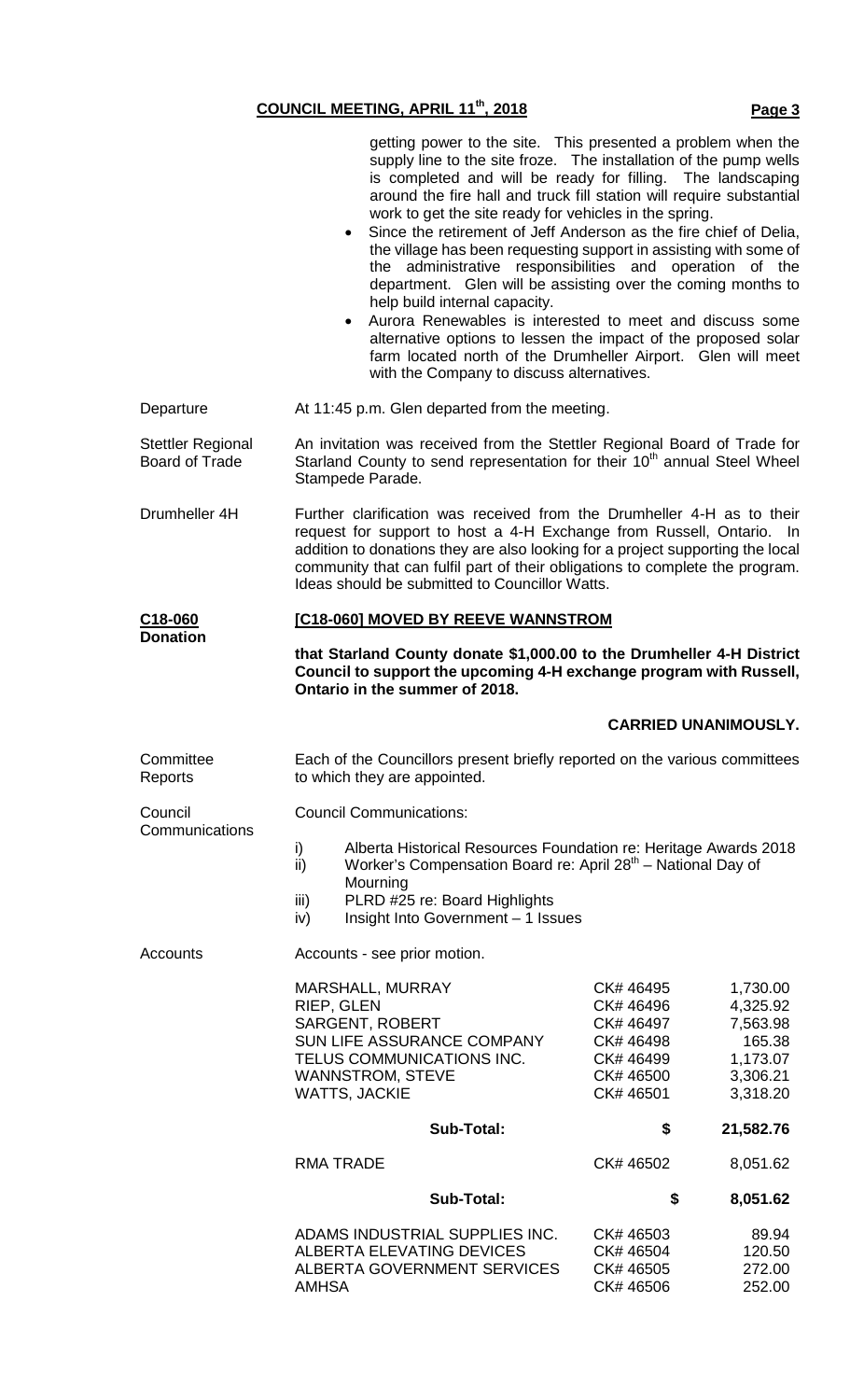### **COUNCIL MEETING, APRIL 11th, 2018 Page 4**

| <b>Sub-Total:</b>                                   | \$                     | 262,645.64           |
|-----------------------------------------------------|------------------------|----------------------|
| 1121113 ALBERTA LTD                                 | CK# 46568              | 215.25               |
| <b>WOLSELEY WATERWORKS</b>                          | CK# 46567              | 12,836.73            |
| WJF INSTRUMENTATION (1990) LTD.                     | CK# 46566              | 7,413.00             |
| WILD ROSE ASSESSMENT SERVICE                        | CK# 46565              | 9,135.00             |
| <b>WATTS, JACKIE</b>                                | CK# 46564              | 273.98               |
| <b>WATER PURE &amp; SIMPLE</b>                      | CK# 46563              | 99.00                |
|                                                     |                        | 933.45               |
| <b>WARWICK PRINTING CO. LTD</b>                     | CK# 46562              | 413.13               |
| <b>VILLAGE OF MORRIN</b><br><b>WANNSTROM, STEVE</b> | CK# 46560<br>CK# 46561 | 240.10               |
| <b>VILLAGE OF DELIA</b>                             | CK# 46559              | 146.00               |
| VALLEN CANADA INC.                                  | CK# 46558              | 9,603.87             |
| UFA CO-OPERATIVE LIMITED                            | CK# 46557              | 356.99               |
|                                                     |                        |                      |
| TURRIS COMMUNICATIONS LTD.                          | CK# 46556              | 270.22               |
| TRINUS TECHNOLOGIES INC.                            | CK# 46555              | 2,139.81<br>1,386.21 |
| <b>TOWN OF DRUMHELLER</b>                           | CK# 46554              |                      |
| THE DRUMHELLER MAIL                                 | CK# 46553              | 3,300.45             |
| TELUS COMMUNICATIONS INC.                           | CK# 46552              | 209.65               |
| <b>SUN LIFE ASSURANCE COMPANY</b>                   | CK# 46551              | 19,146.49            |
| <b>STARTEC REFRIGERATION</b>                        | CK# 46550              | 739.66               |
| STANTEC CONSULTING LTD.                             | CK# 46549              | 18,744.61            |
| SHARPE, KERRY                                       | CK# 46548              | 139.88               |
| SEED CHECK TECHNOLOGIES INC.                        | CK# 46547              | 551.25               |
| SARGENT, ROBERT                                     | CK# 46546              | 433.01               |
| SAMUEL PLUMBING & HEATING LTD.                      | CK# 46545              | 40.58                |
| 1858097 ALBERTA LTD.                                | CK# 46544              | 81.38                |
| ROADATA SERVICES LTD.                               | CK# 46543              | 2,313.15             |
| RMA FUEL                                            | CK# 46542              | 35,146.35            |
| RIEP, GLEN                                          | CK# 46541              | 4,738.42             |
| REW, JOHN                                           | CK# 46540              | 3,500.76             |
| RECEIVER GENERAL OF CANADA                          | CK# 46539              | 53,371.47            |
| <b>QUADROCK TRUCKING &amp; EXCAVATING</b>           | CK# 46538              | 189.00               |
| <b>PRONGHORN CONTROLS</b>                           | CK# 46537              | 1,391.46             |
| PETERSON AUTO BODY LTD.                             | CK# 46536              | 1,321.12             |
| PEOPLES, CHRISTOPHER G                              | CK# 46535              | 31.61                |
| <b>MORRIN FOODS</b>                                 | CK# 46534              | 337.83               |
| <b>MASSON, KYLE</b>                                 | CK# 46533              | 605.00               |
| MARSHALL, MURRAY                                    | CK# 46532              | 5,732.08             |
|                                                     |                        |                      |
| MAGNIFIED TRAINING SERVICES LTD.                    | CK# 46531              | 1,260.00             |
| <b>LOOMIS EXPRESS</b>                               | CK# 46530              | 594.88               |
| <b>LAPP</b>                                         | CK# 46529              | 26,100.73            |
| KASHUBA HEATING AND AIR                             | CK# 46528              | 2,172.45             |
| <b>IMAGE CRAFTER SIGNS INC.</b>                     | CK# 46527              | 499.91               |
| HI-WAY 9 EXPRESS LTD.                               | CK# 46526              | 301.09               |
| HENRY KROEGER REGIONAL WATER                        | CK# 46525              | 6,588.72             |
| <b>HECK, BRIAN</b>                                  | CK# 46524              | 162.20               |
| <b>GLOVER INTERNATIONAL TRUCKS LTD. CK# 46523</b>   |                        | 555.49               |
| <b>FRESON BROS DRUMHELLER</b>                       | CK# 46522              | 1,472.71             |
| <b>FARM SAFETY CENTRE</b>                           | CK# 46521              | 595.00               |
| <b>ECS SAFETY SERVICES LTD.</b>                     | CK# 46520              | 101.33               |
| DRUMHELLER CO-OP LTD.                               | CK# 46519              | 1,987.12             |
| DRUMHELLER CHRYSLER LTD.                            | CK# 46518              | 313.62               |
| DRUMHELLER SOLID WASTE                              | CK# 46517              | 47.94                |
| DRUM WIRELESS LTD.                                  | CK# 46516              | 743.51               |
| DR HYDROVAC                                         | CK# 46515              | 3,769.51             |
| CONTACT SAFETY SERVICE LTD.                         | CK# 46514              | 3,227.56             |
| <b>CERVUS AG EQUIPMENT LP</b>                       | CK# 46513              | 1,028.92             |
| BROOKS INDUSTRIAL METALS LTD.                       | CK# 46512              | 777.76               |
| <b>BIG SKY CALL CENTERS INC.</b>                    | CK# 46511              | 372.66               |
| AWARE 360 LTD.                                      | CK# 46510              | 315.00               |
| ATB FINANCIAL MASTERCARD                            | CK# 46509              | 7,374.86             |
| ALLIED DISTRIBUTORS DRUM LTD.                       | CK# 46508              | 4,013.98             |
| ALBERTA ONE-CALL CORPORATION                        | CK# 46507              | 6.30                 |
|                                                     |                        |                      |

 **TOTAL: \$ 292,280.02**